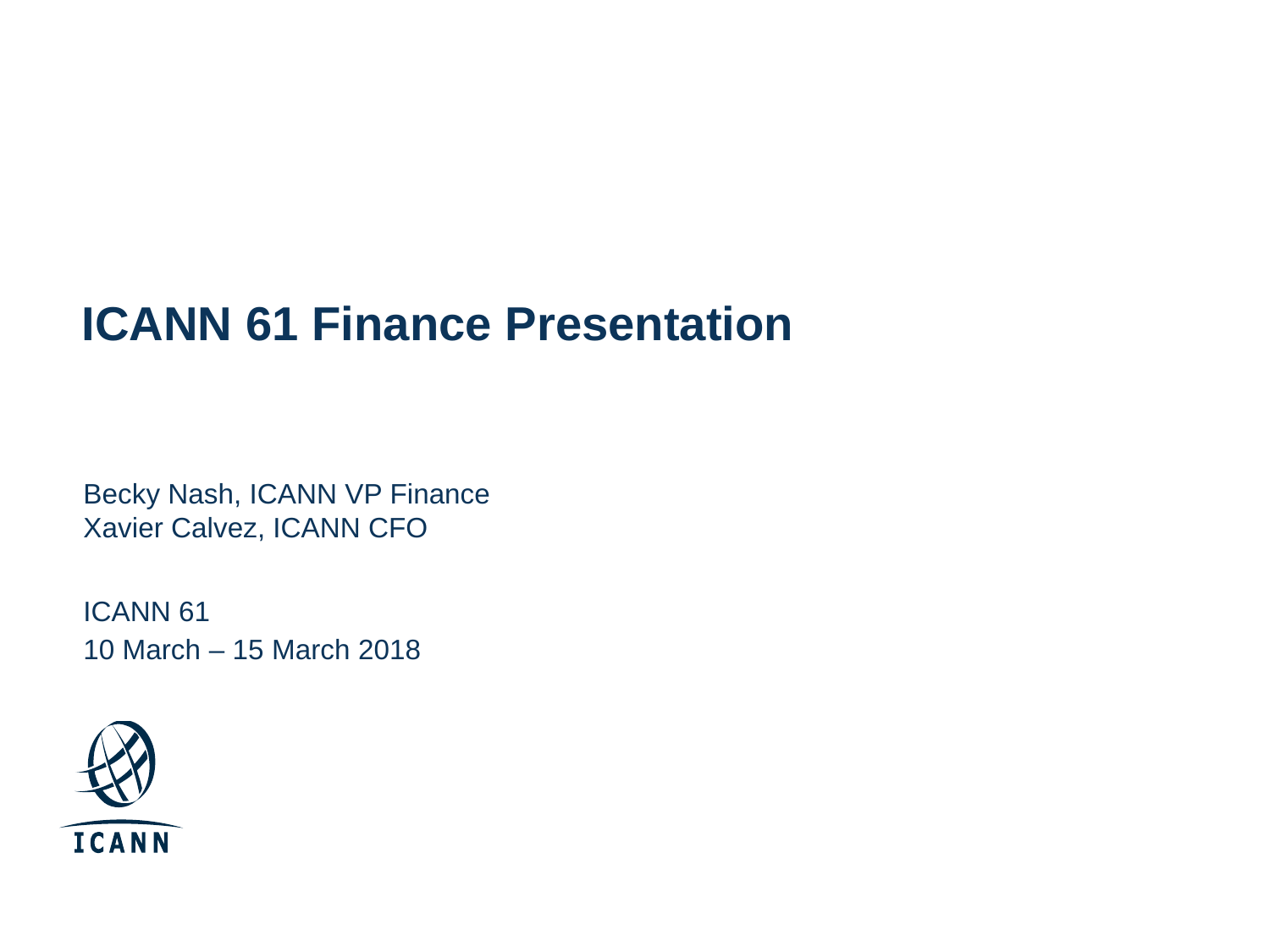### **Agenda**

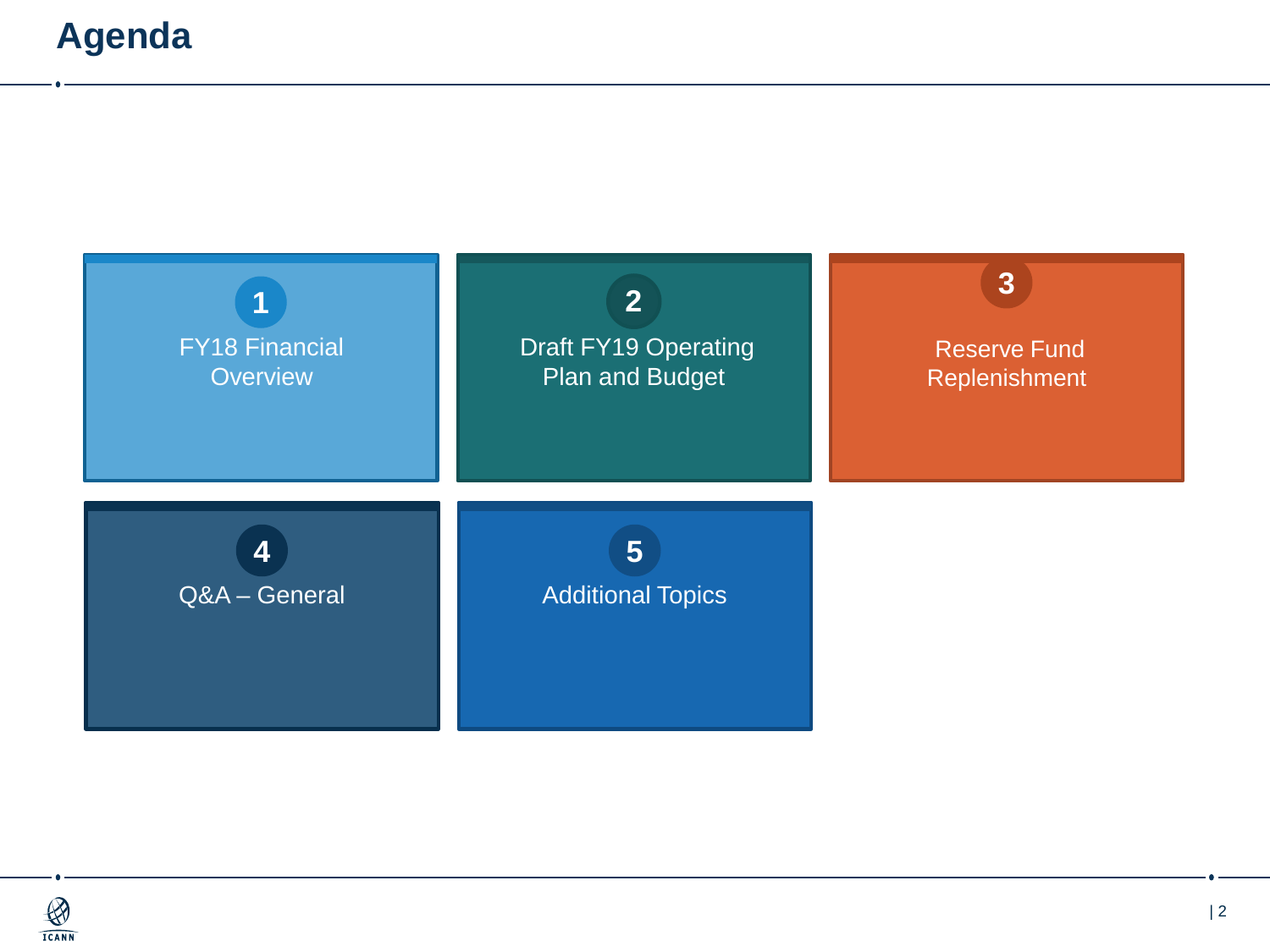## **FY18 Financial Overview**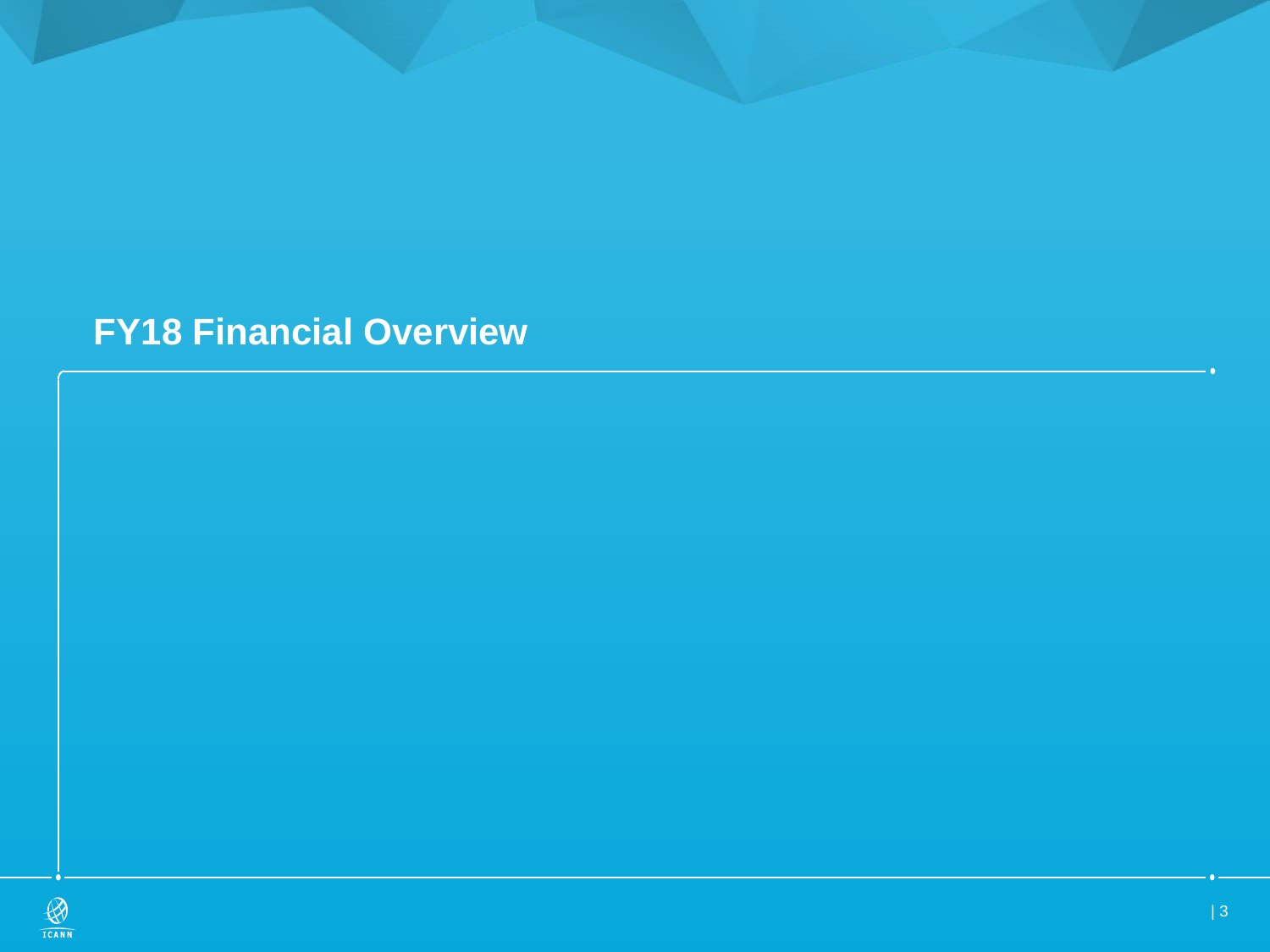## **ICANN Organization Reporting Structure FY18**

| <b>ICANN Operations</b> |                             | <b>New gTLD</b><br>Program                                                |                                 |                                   |                    |
|-------------------------|-----------------------------|---------------------------------------------------------------------------|---------------------------------|-----------------------------------|--------------------|
| <b>Funding</b>          | PTI/<br><b>IANA</b><br>**   |                                                                           | <b>Funding</b>                  |                                   | <b>Total ICANN</b> |
| Expenses*               | PTI/<br><b>IANA</b><br>$**$ | <b>IANA</b><br><b>STEWARDSHIP</b><br><b>TRANSITION</b><br><b>EXPENSES</b> | Expenses*                       |                                   |                    |
| <b>Operating Fund</b>   |                             | <b>Reserve Fund</b>                                                       | <b>New gTLD</b><br><b>Funds</b> | <b>Auction</b><br><b>Proceeds</b> |                    |

\*Excludes depreciation and bad debt expenses

\*\*IANA Services includes ICANN's and PTI's IANA Expenses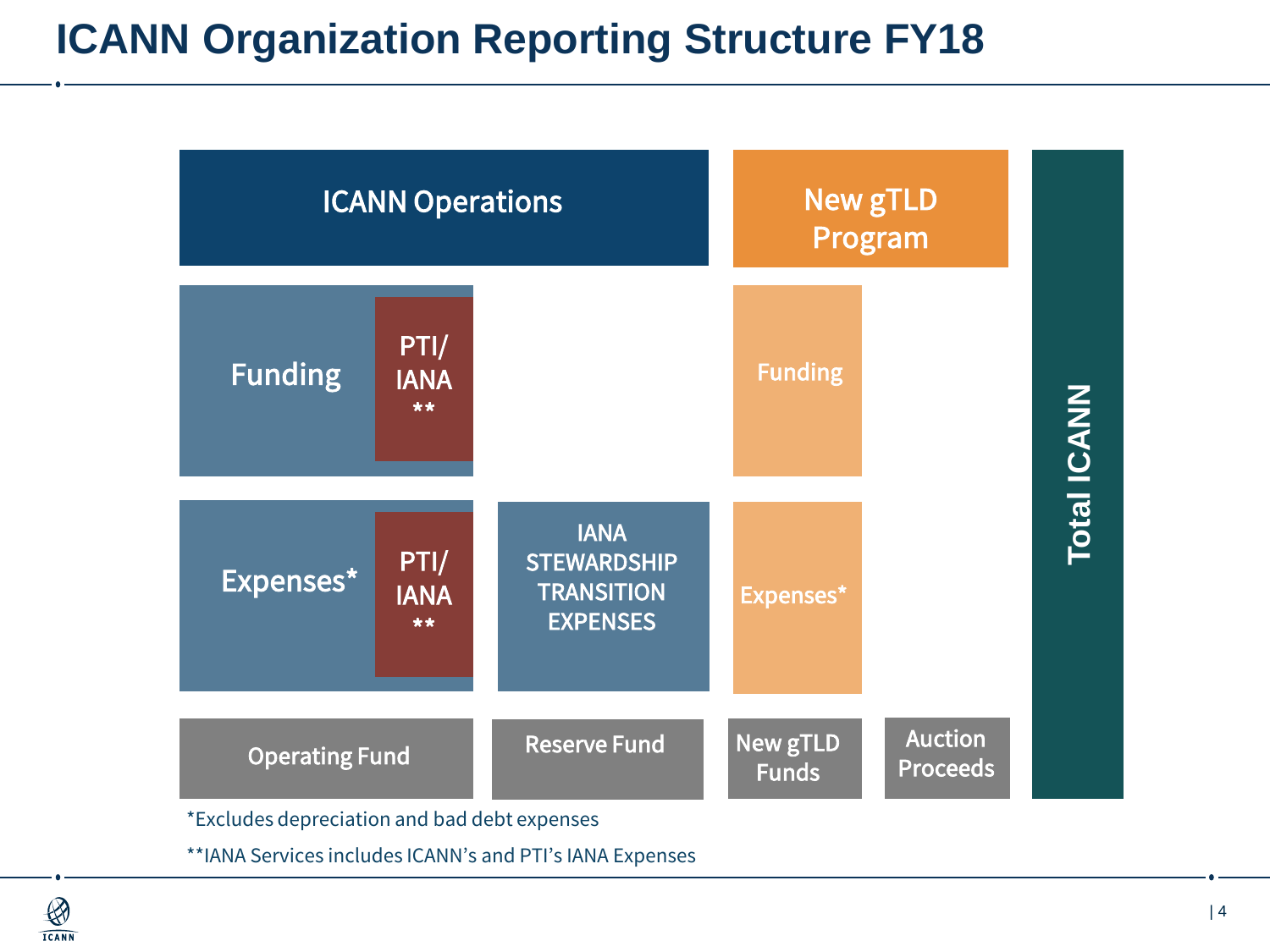### **FY18 Year-to-date (Jul 17- Dec 17) Overview**

# Funding and Expenses below target. Actual Budget Var % Var FY17 Var % Var **Funding**  $\begin{array}{|l}\n\sqrt{55} \\
\sqrt{571} \\
\sqrt{55} \\
\sqrt{571} \\
\sqrt{571} \\
\sqrt{571} \\
\sqrt{571} \\
\sqrt{571} \\
\sqrt{571} \\
\sqrt{571} \\
\sqrt{571} \\
\sqrt{571} \\
\sqrt{571} \\
\sqrt{571} \\
\sqrt{571} \\
\sqrt{571} \\
\sqrt{571} \\
\sqrt{571} \\
\sqrt{571} \\
\sqrt{571} \\
\sqrt{571} \\
\sqrt{571} \\
\sqrt{571} \\
\sqrt{571} \\
\sqrt{571} \\
\sqrt{$ Expenses (\$59) (\$68) \$9 -13% (\$57) (\$2) 4% IANA Stewardship Transition Expenses (\$1) (\$2)  $$1 \quad -61\%$  (\$4)  $$4 \quad -86\%$ Net | \$6 | \$1 | \$4 || N/A | \$4 || \$2 || 58% **IANA Services** (\$4) (\$5) \$1 -17% (\$6) \$3 -41% Breakdown of Expenses | Actual | Budget | Var | % Var | FY17 | Var | % Var

Note: Expenses exclude bad debt and depreciation and include capital expenses.

All Other (\$55) (\$63) \$8 -13% (\$50) (\$5) 9%



ICANN OPERATIONS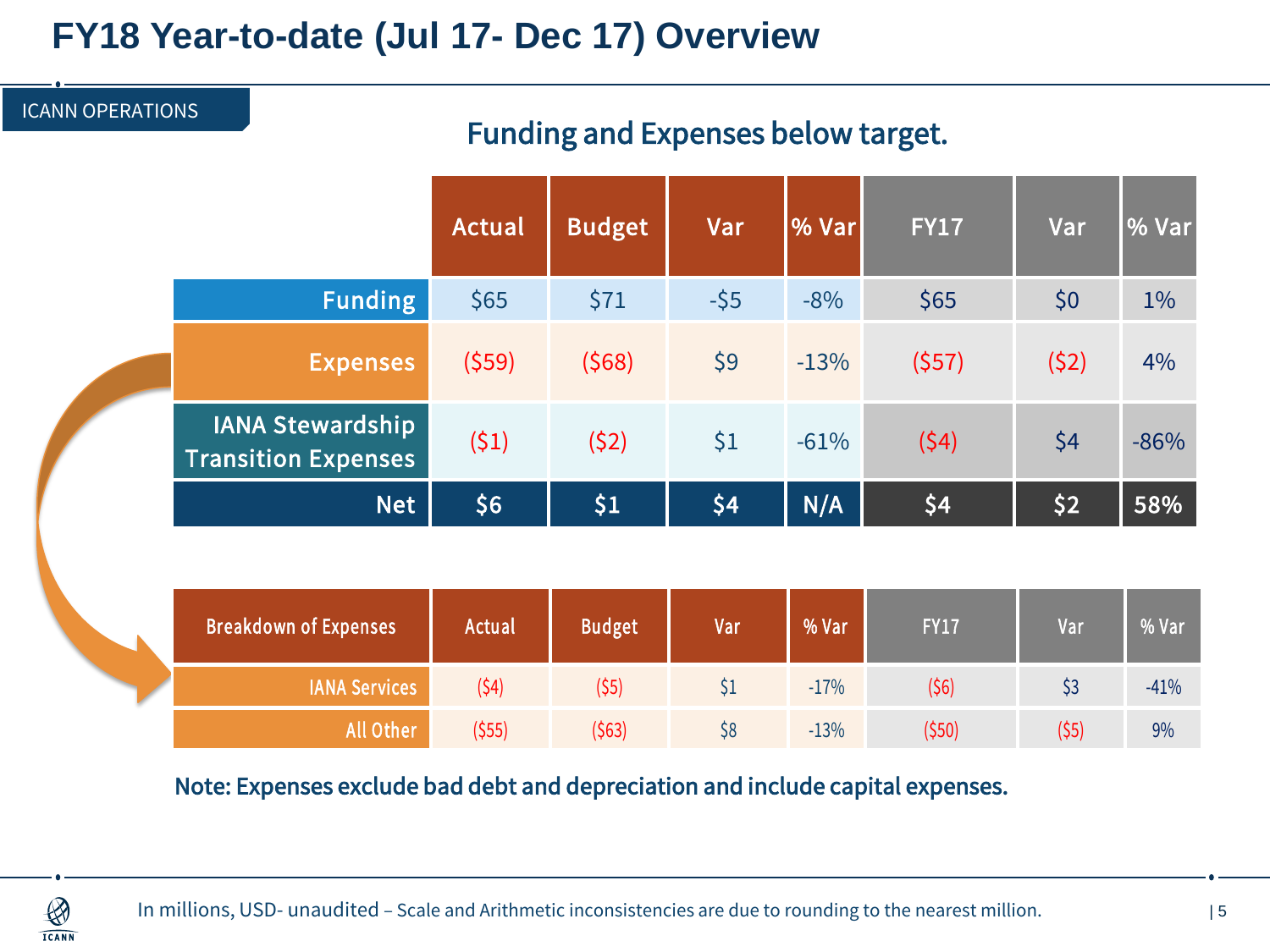## **FY18 Year-to-date (Jul 17 – Dec 17) Funding vs Budget & FY17**



■ Actual ■ Budget ■ FY17

 $\bigotimes$ **ICANN**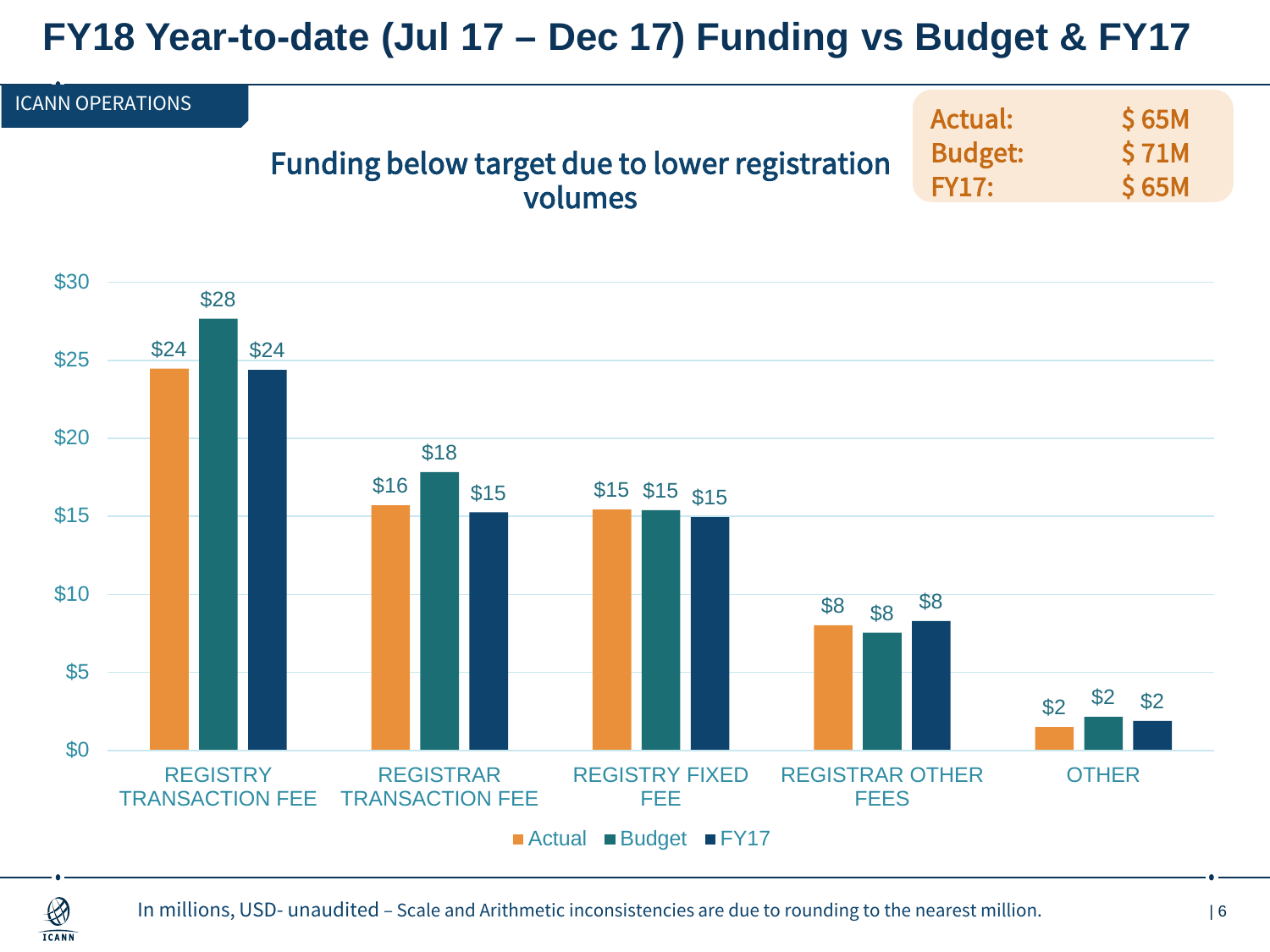## **FY18 Year-to-date (Jul 17 – Dec 17) Operating & Capital Expenses**

| <b>ICANN OPERATIONS</b> |                                              |                |              |
|-------------------------|----------------------------------------------|----------------|--------------|
|                         |                                              | Actual:        | <b>S 59M</b> |
|                         | Lower professional services costs and timing | <b>Budget:</b> | <b>S 68M</b> |
|                         | differences of projects vs. plan.            | FY17:          | <b>S57M</b>  |



 $\bigcircled{3}$ **ICANN**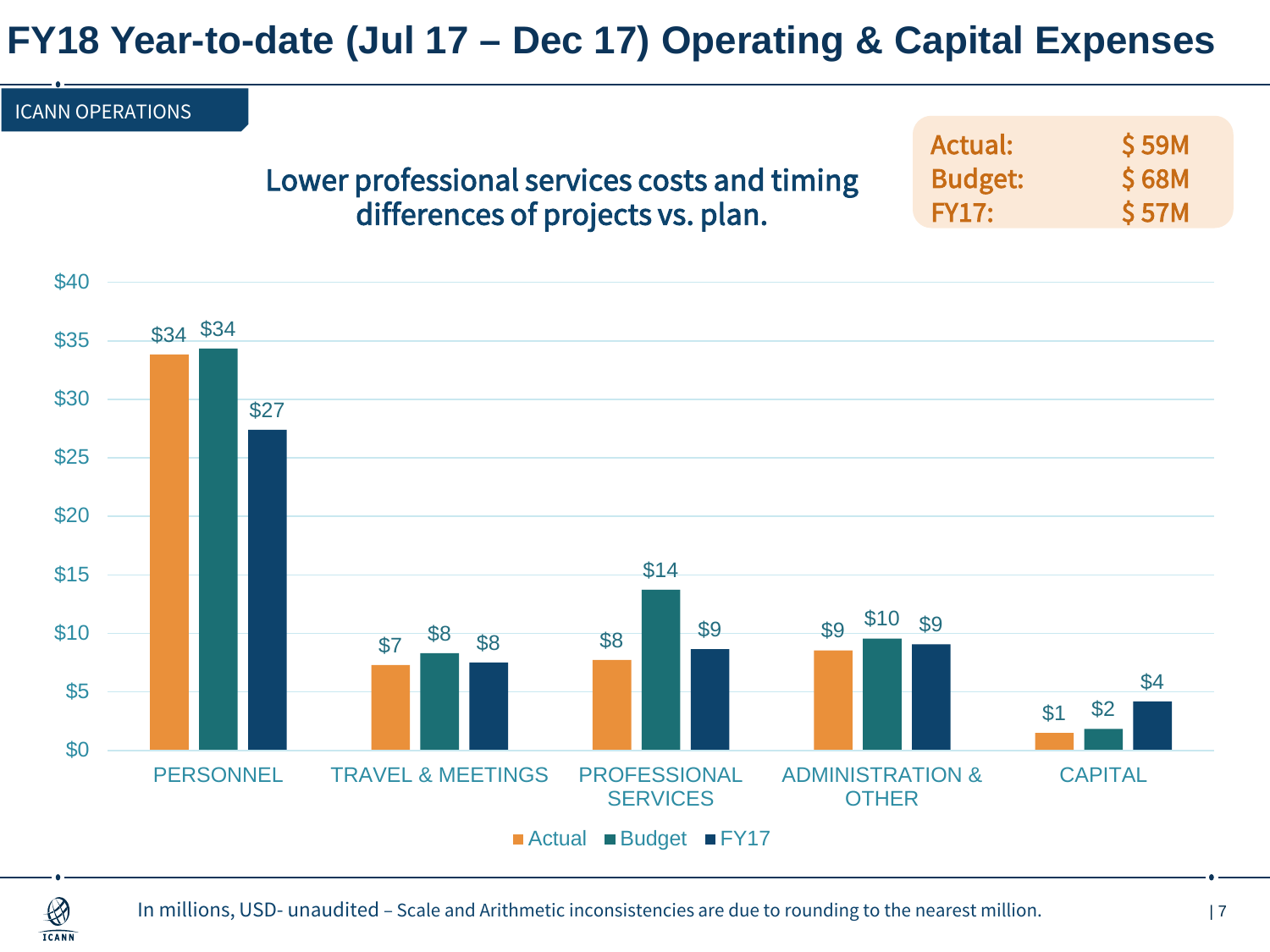## **Funds Under Management as of 31 Dec 2017**



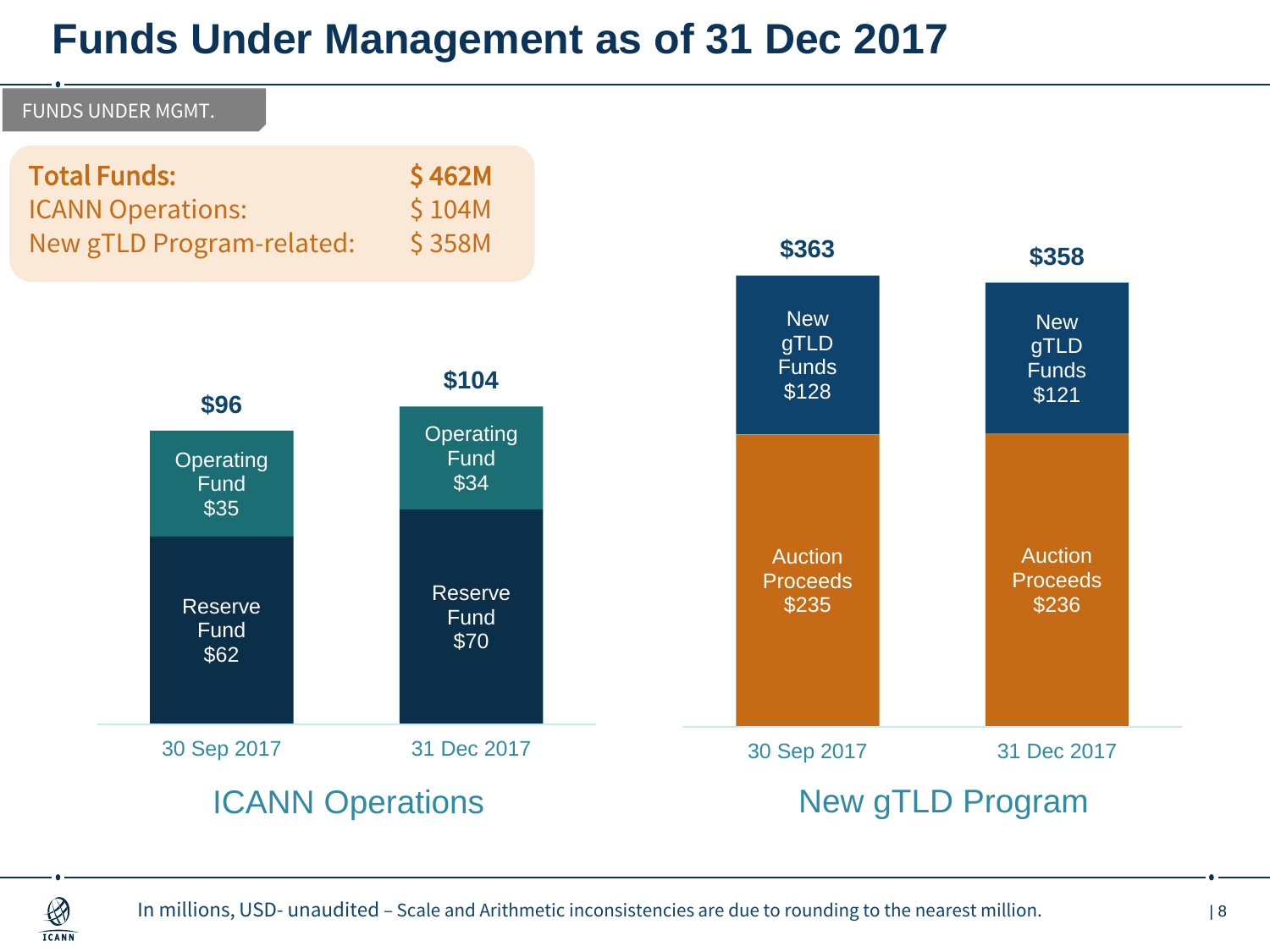## **FY19 Planning Process**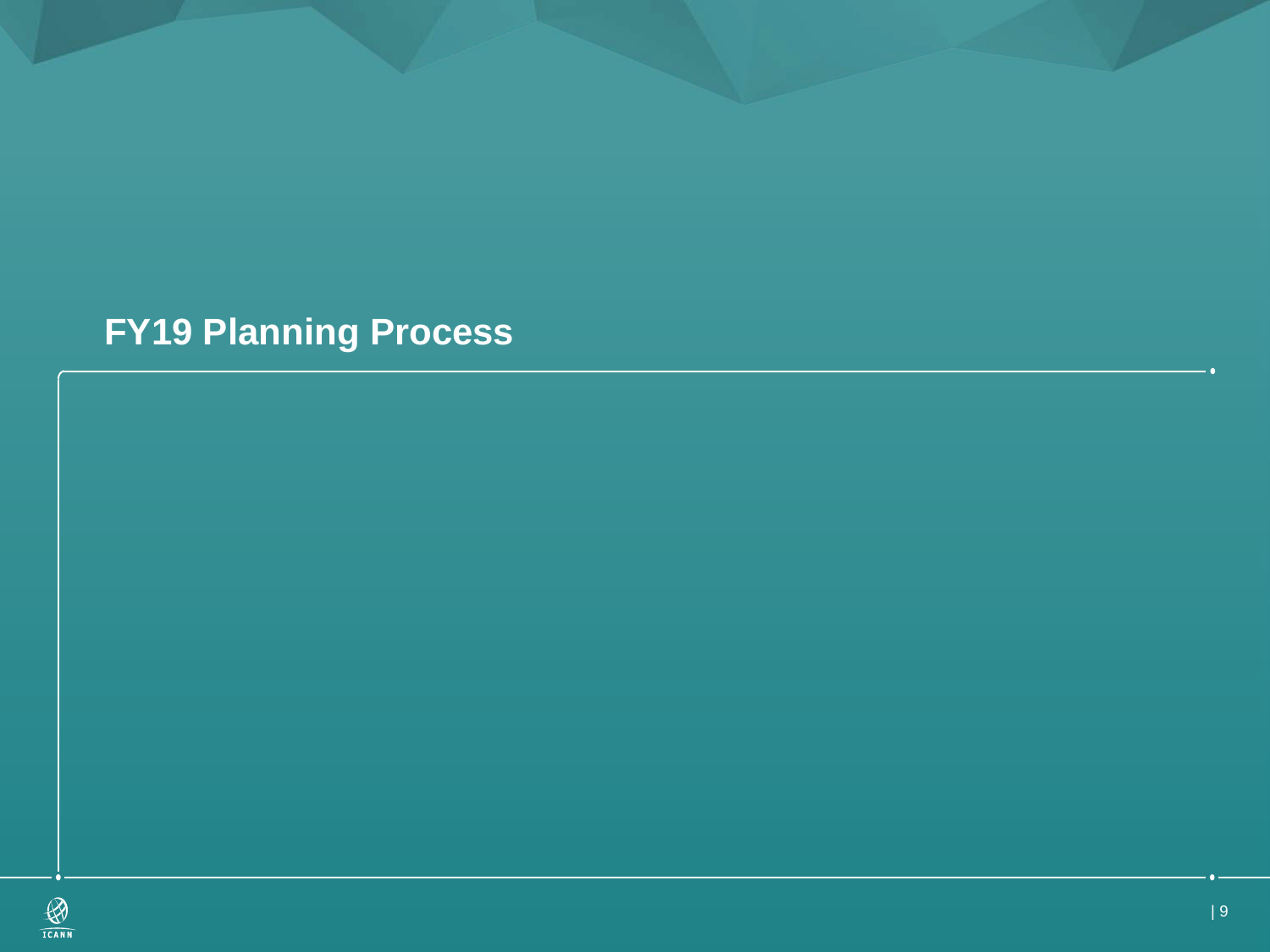## **FY19 Planning Timeline Highlights**

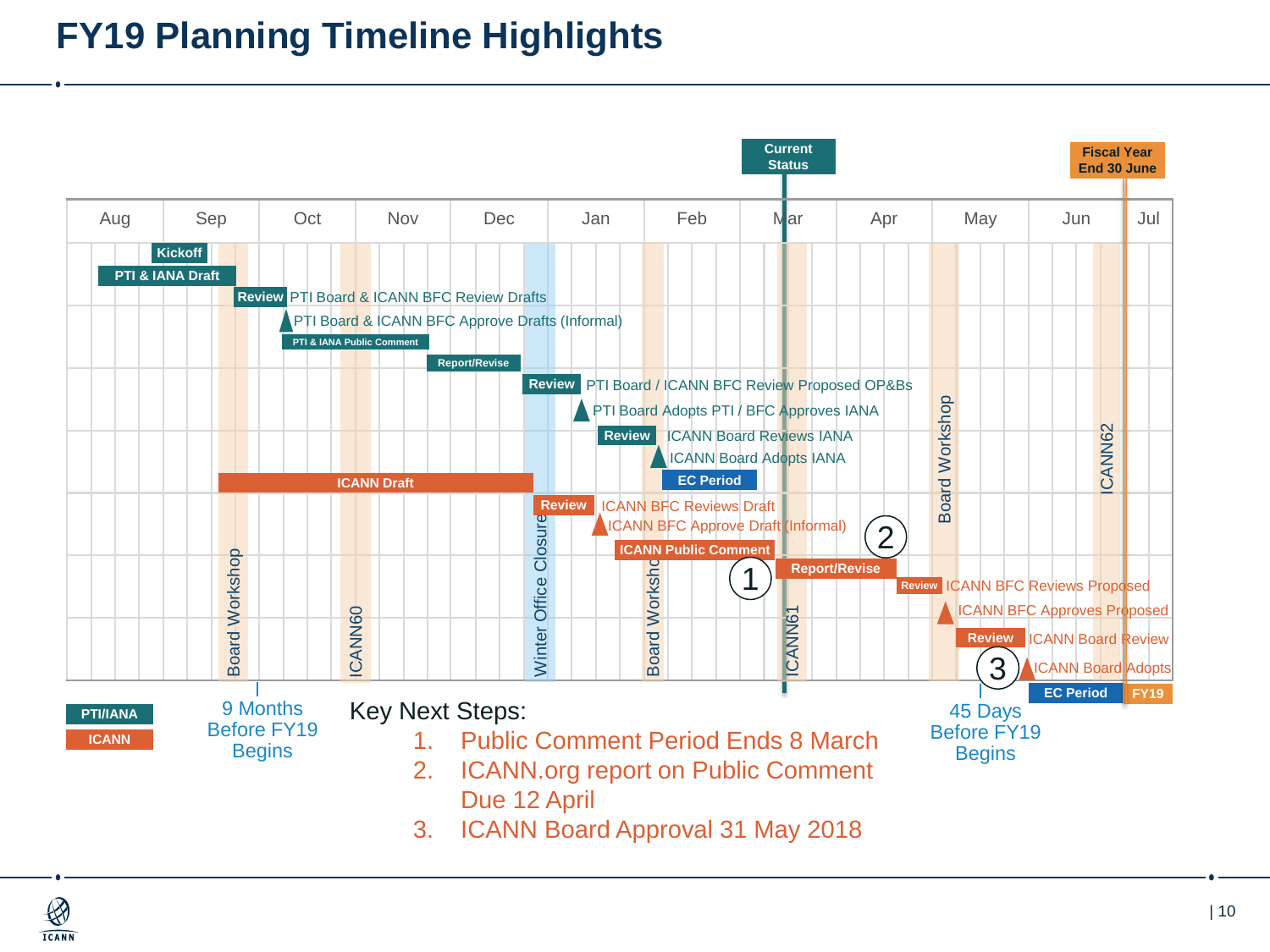### **Planning Document Structure**

| <b>Document</b><br><b>Number</b> | <b>Document Name</b>                                       | <b>Description of Contents</b>                                                                                                           |
|----------------------------------|------------------------------------------------------------|------------------------------------------------------------------------------------------------------------------------------------------|
|                                  | <b>FY19 Budget Introduction &amp;</b><br><b>Highlights</b> | Overview of the key elements of the draft FY19 plans                                                                                     |
| 2                                | <b>FY19 Total ICANN Budget</b>                             | High-level review of the draft FY19 budget                                                                                               |
| Jew                              | FY19 Key Projects & Activities                             | Information on key cross-functional projects and activities planned for FY19                                                             |
|                                  | FY19 Operating Plan                                        | Section 1: Summary of 6 modules of work planned for FY19<br>Section 2: Breakdown of the operating plan with the budget by strategic goal |
| 5                                | FY19 Five-Year Operating<br>Plan Update                    | High-level five-year perspective on the operations ICANN undertakes to<br>implement its strategic plan                                   |
| 6                                | <b>FY19 Excel Spreadsheet</b>                              | Detailed breakdown of the budget for each project                                                                                        |

- New series of six documents that form the ICANN annual update to the fiscal Operating Plan and Budget.
	- o Introduction and Highlights document recommended to read first
	- Each document is standalone and can be reviewed separately in no specific order, dependent on interest.
	- Key Projects and Operating Plan Modules provide more information on planned projects and activities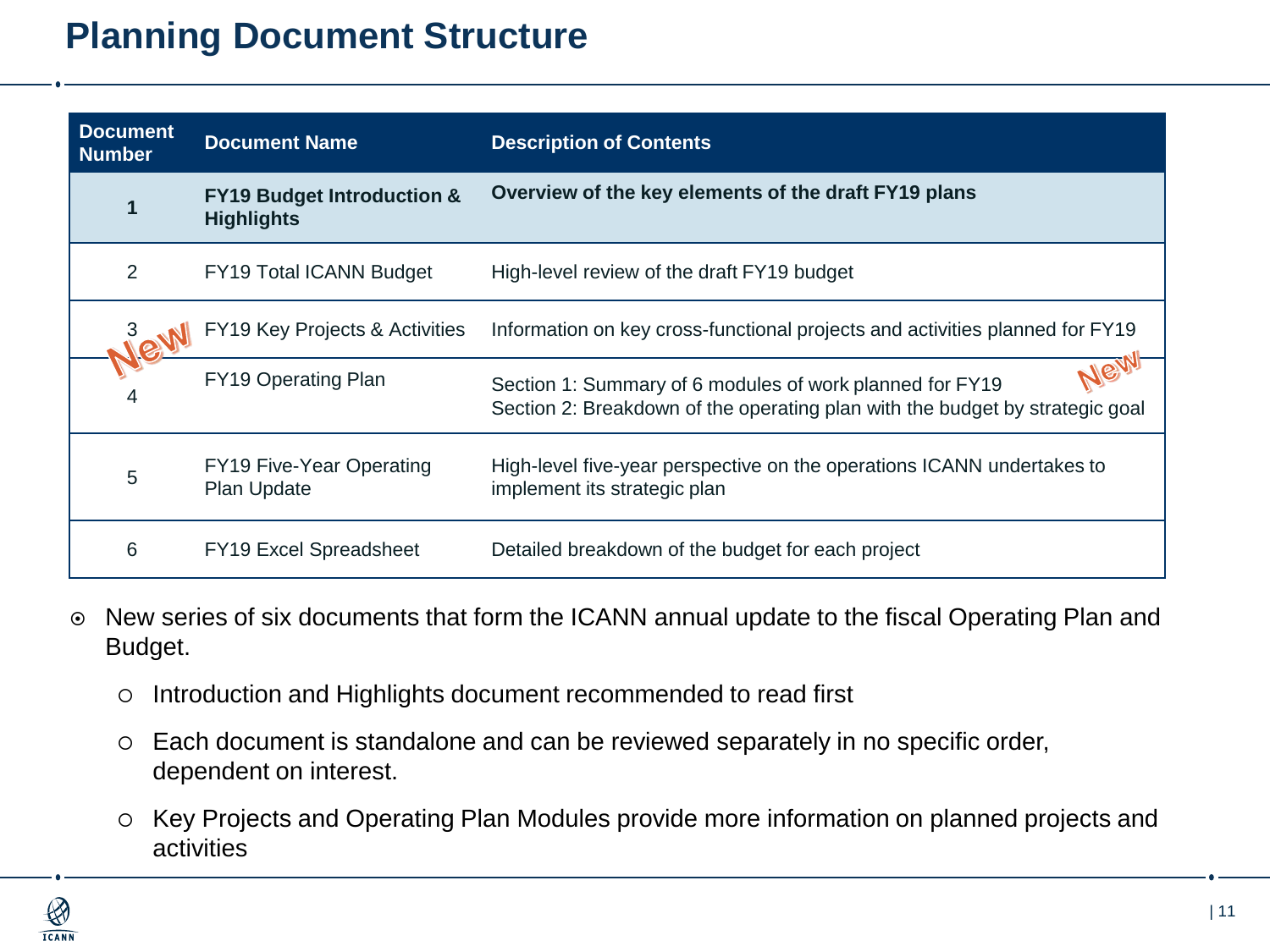| <b>ICANN Operations</b>                                 | <b>FY17</b><br><b>Actuals</b> | <b>FY18</b><br>Adopted<br>Budget <sup>1</sup> | <b>FY18</b><br>Forecast <sup>2</sup> | <b>Draft FY19</b><br><b>Budget</b> |
|---------------------------------------------------------|-------------------------------|-----------------------------------------------|--------------------------------------|------------------------------------|
| <b>Funding</b>                                          | \$135                         | \$143                                         | \$135                                | \$138                              |
| <b>Cash Expenses</b>                                    | \$128                         | \$143                                         | \$137                                | \$138                              |
| <b>Funding from FY17 Savings</b><br>(Approved by Board) | \$0                           | \$0                                           | $\sqrt{2}$                           | \$0                                |
| <b>Excess/(Deficit)</b>                                 | \$6                           | \$0                                           | \$0                                  | \$0                                |

**\$ in USD Millions**

**1 FY18 Adopted Budget in June 2017**

**2 FY18 Forecast is the most recent data on FY18**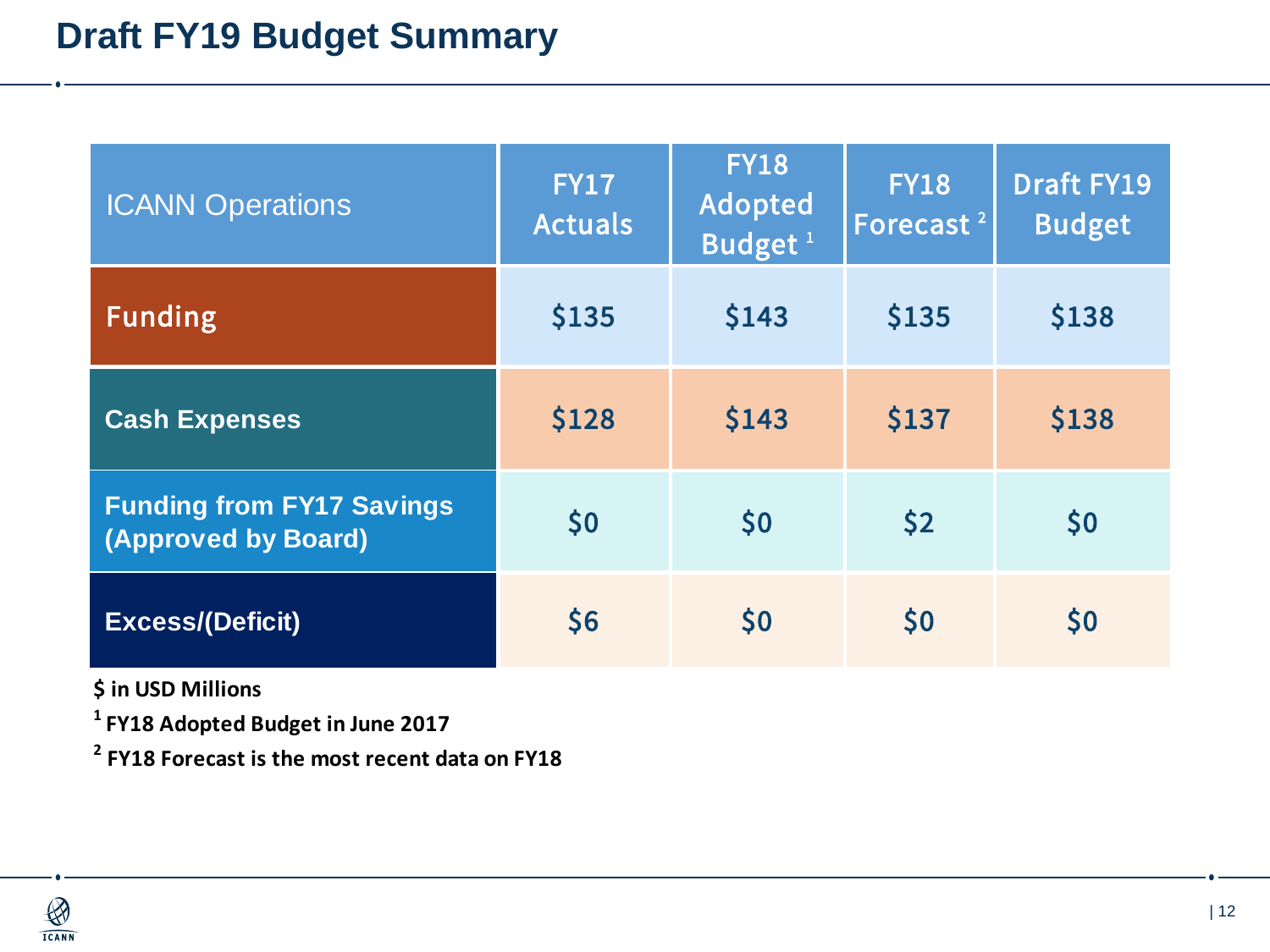## **FY19 Budget Highlights**



#### **FY19 Budget balanced**

- $Funding = Operations$  expenses = \$138M
- Significant shift in budgeting only for defined requirements, and not including tentative and unapproved potential work.
- Draft budget include \$6m of cost reductions to offset inflation and necessary increases.



#### **Funding increases at a slower rate**

- Funding of \$138M, 2.6% above the FY18 forecast \$135M.
- Slower growth in funding as all new gTLDs are now delegated.



#### **ICANN Operations expenses**

- Operations expenses are stable year on year.
- Personnel expenses increase offset by cost reductions (FY19 \$133.5M vs. FY18 Forecast \$133.3M, both excluding contingency).



#### **Headcount Trends**

- Total ICANN headcount in FY19 is growing at a slower pace.
- End of Period headcount for FY19 is 425 or 1% higher than the expected headcount of 421 for the end of FY18.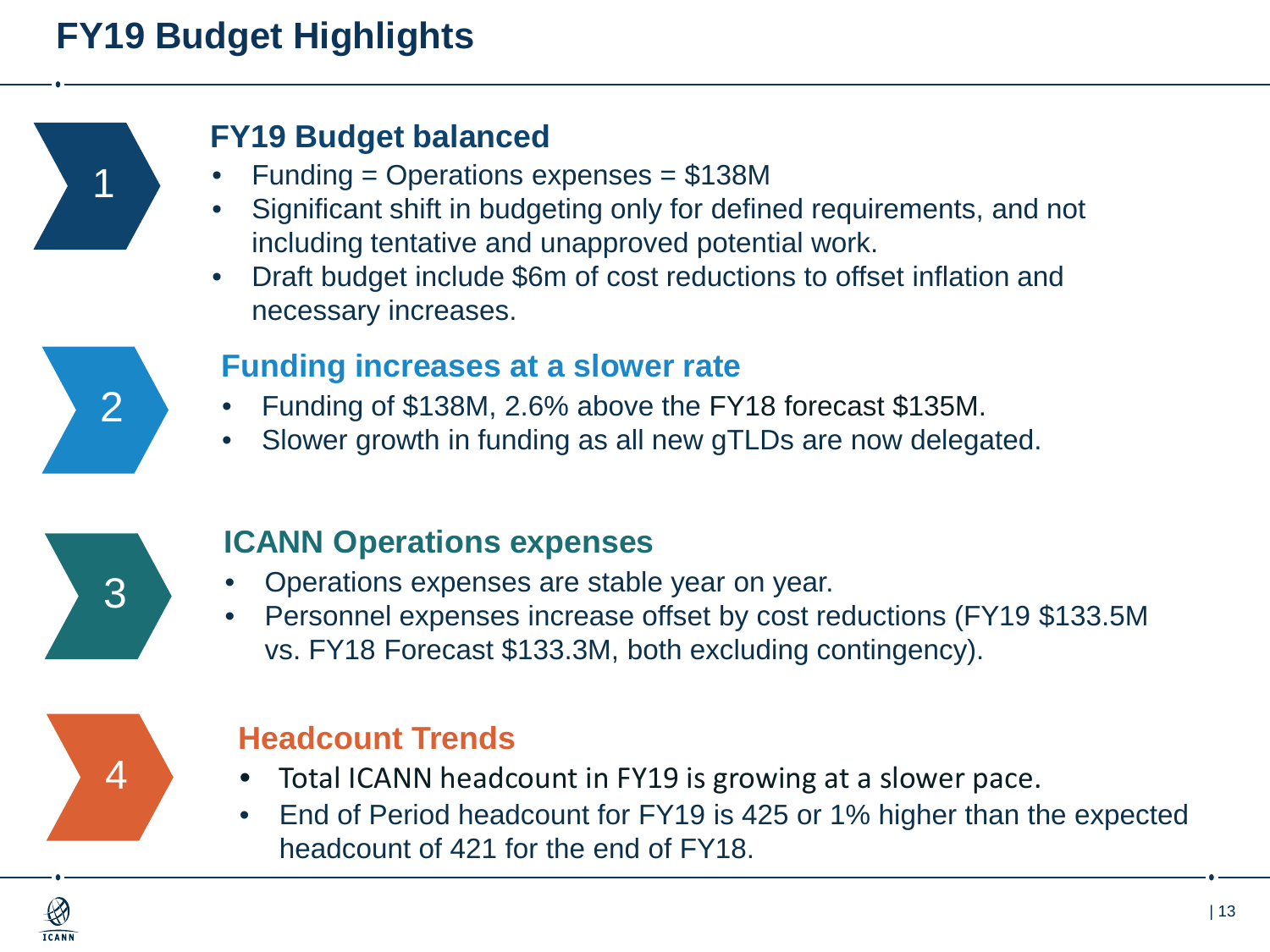## **FY19 Planning Timeline – Key Next Steps**

| <b>Step</b>                                                       | <b>Target Dates</b> | <b>Note</b>                                                                                                                    |  |
|-------------------------------------------------------------------|---------------------|--------------------------------------------------------------------------------------------------------------------------------|--|
| <b>ICANN Public Comment</b>                                       | 19 Jan $-$ 8 Mar    | 49 Days (7 weeks)                                                                                                              |  |
| <b>ICANN 61 Community Forum</b>                                   | 10 Mar $-$ 15 Mar   | 2 Public Sessions to discuss comments<br>received on ICANN OP&B.<br>Attend SO/AC/SG Meetings to discuss<br>comments as needed. |  |
| <b>ICANN.org Report on Public</b><br>Comment                      | 12 April            | Report on Responses to Public Comment<br><b>Published</b>                                                                      |  |
| <b>ICANN Proposed OP&amp;B</b><br><b>Submitted to ICANN Board</b> | 15 May              | At Least 45 Days<br>Before Next Fiscal Year (Per Bylaws)                                                                       |  |
| <b>ICANN Board to Approve ICANN</b><br>OP&B                       | 31 May              | Target to allow for EC Review Period before<br>1 July                                                                          |  |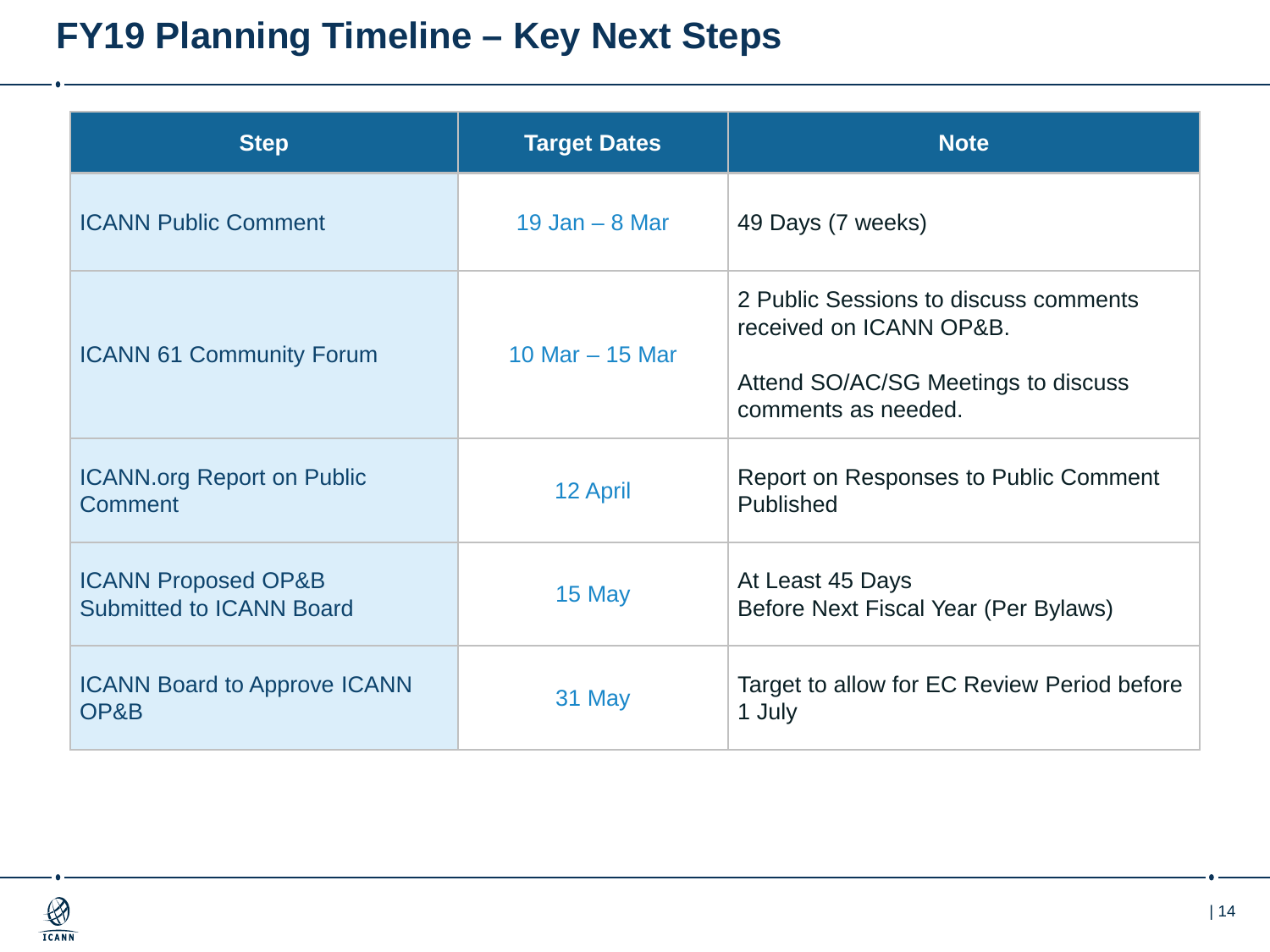## **ICANN Reserve Fund Replenishment Strategy**

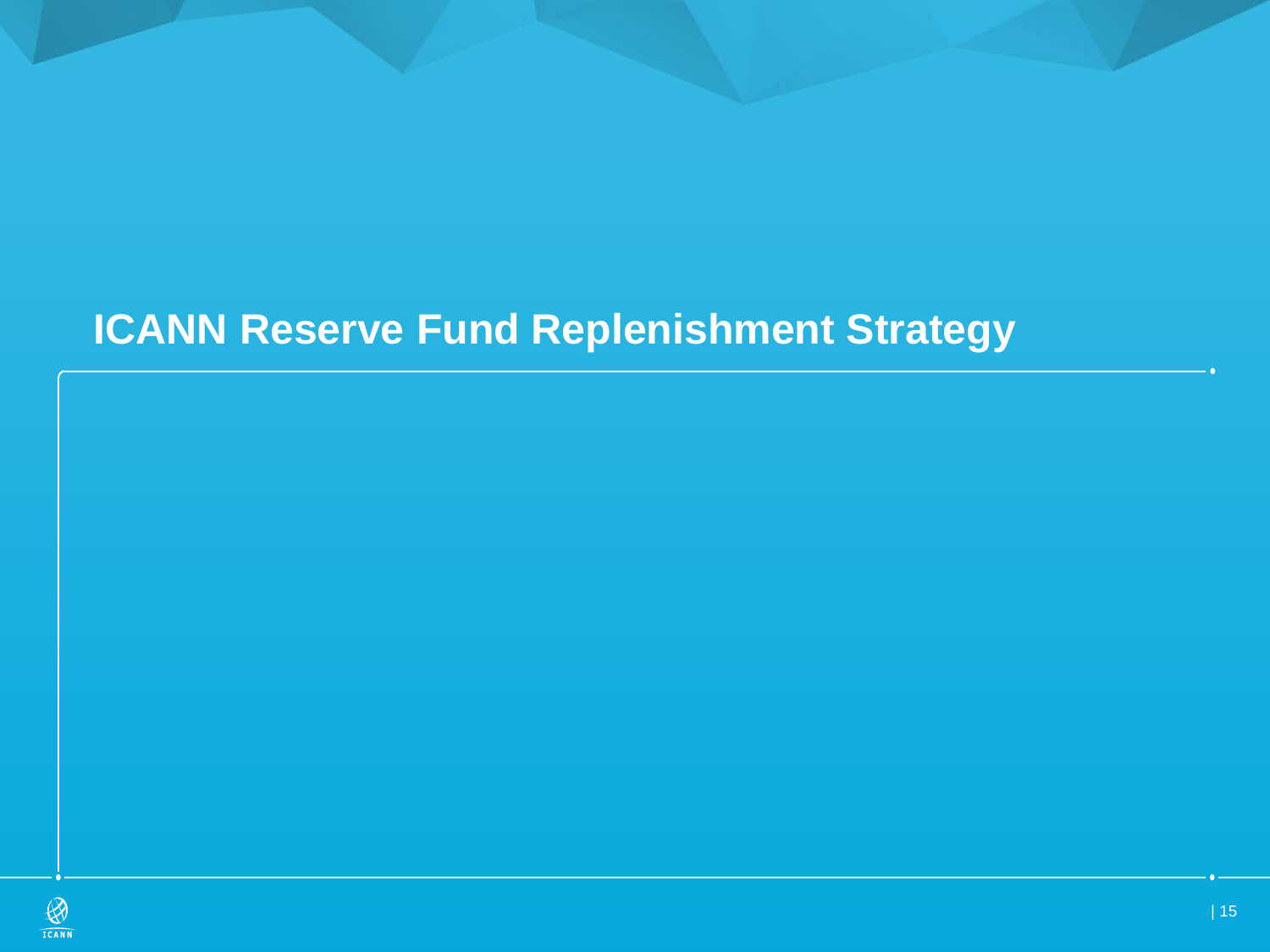### **Reserve Fund: Public comment #2 on Replenishment**

- ICANN Reserve Fund created in 2007, funding through operational surpluses.
	- Target 12 months of operating expenses.
	- $\circ$  In 2014: Reserve Fund = 11 months of Operating Expenses.
	- Starting in 2014: withdrawals to fund IANA Stewardship Transition. Total \$36 million over 4 years.
- Target level = 12 months of Operating Expenses = US\$138m
	- $\circ$  Amount of Reserve Fund as of 31/12/2017 (most recently published): US\$70m
	- Shortfall: US\$68m
- Strategy suggested: replenishment period 5 years (principle #1)
	- Over 5 years, ICANN Org operational savings US\$15m (principle #2)
	- Auction Proceeds: US\$36m, for IANA Stewardship Transition expenses
	- o Remainder shortfall of US\$17m (68 less 15 less 36):
		- Contribution from leftover funds from the new gTLD program, if any
		- Additional contribution from ICANN org.
		- Additional contribution from the Auction Proceeds.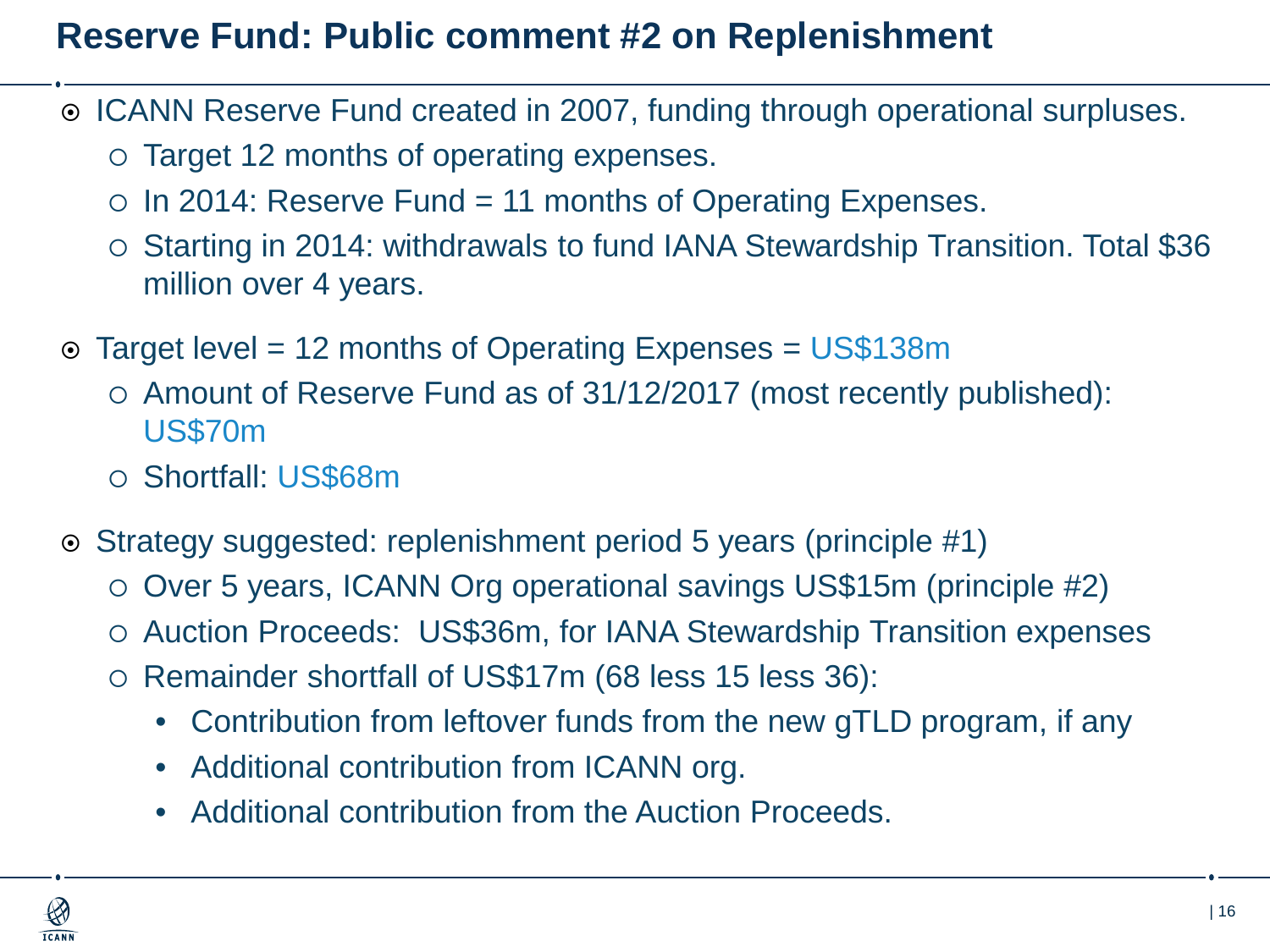

## **Questions?**

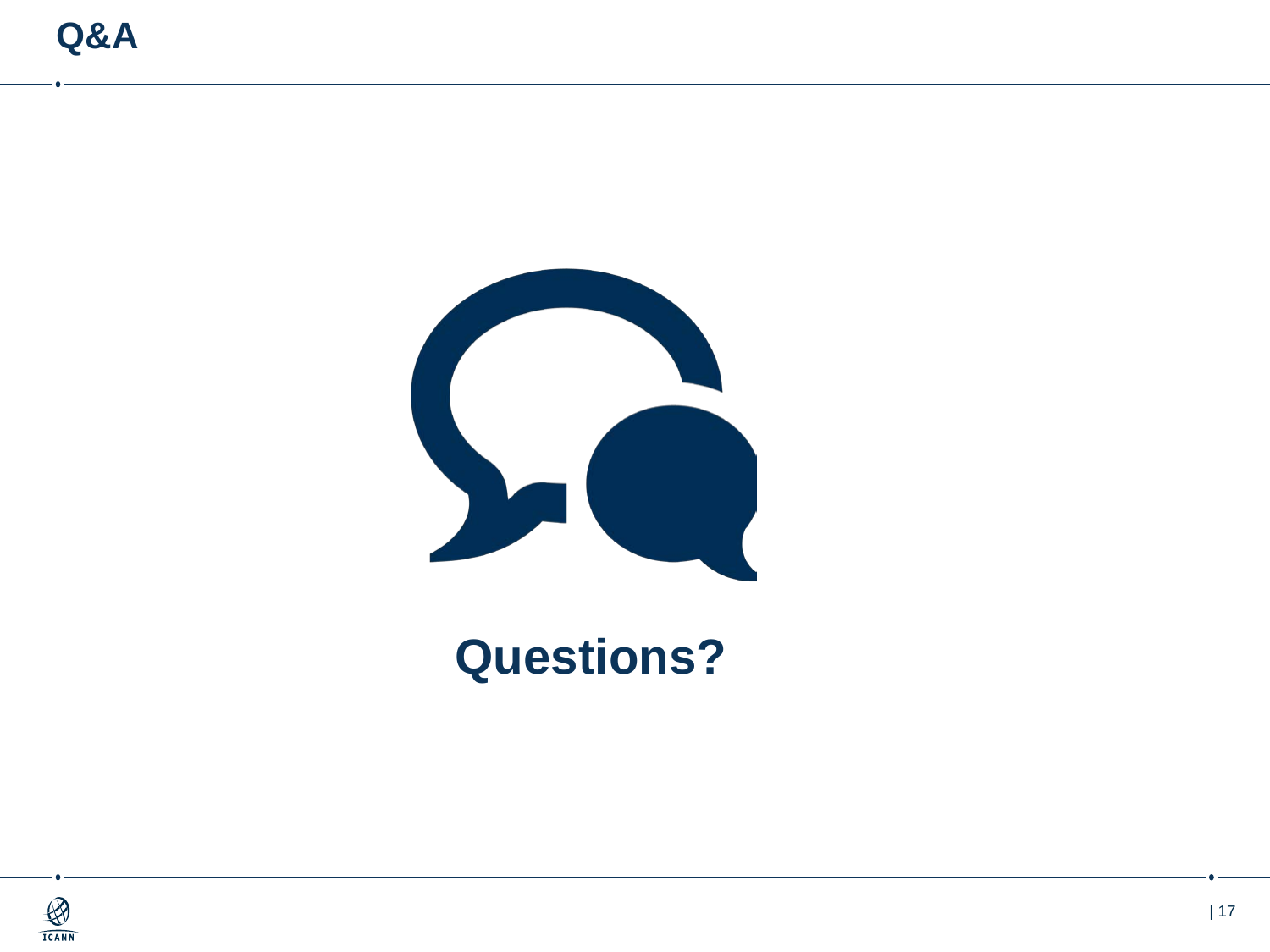## **Additional Topics**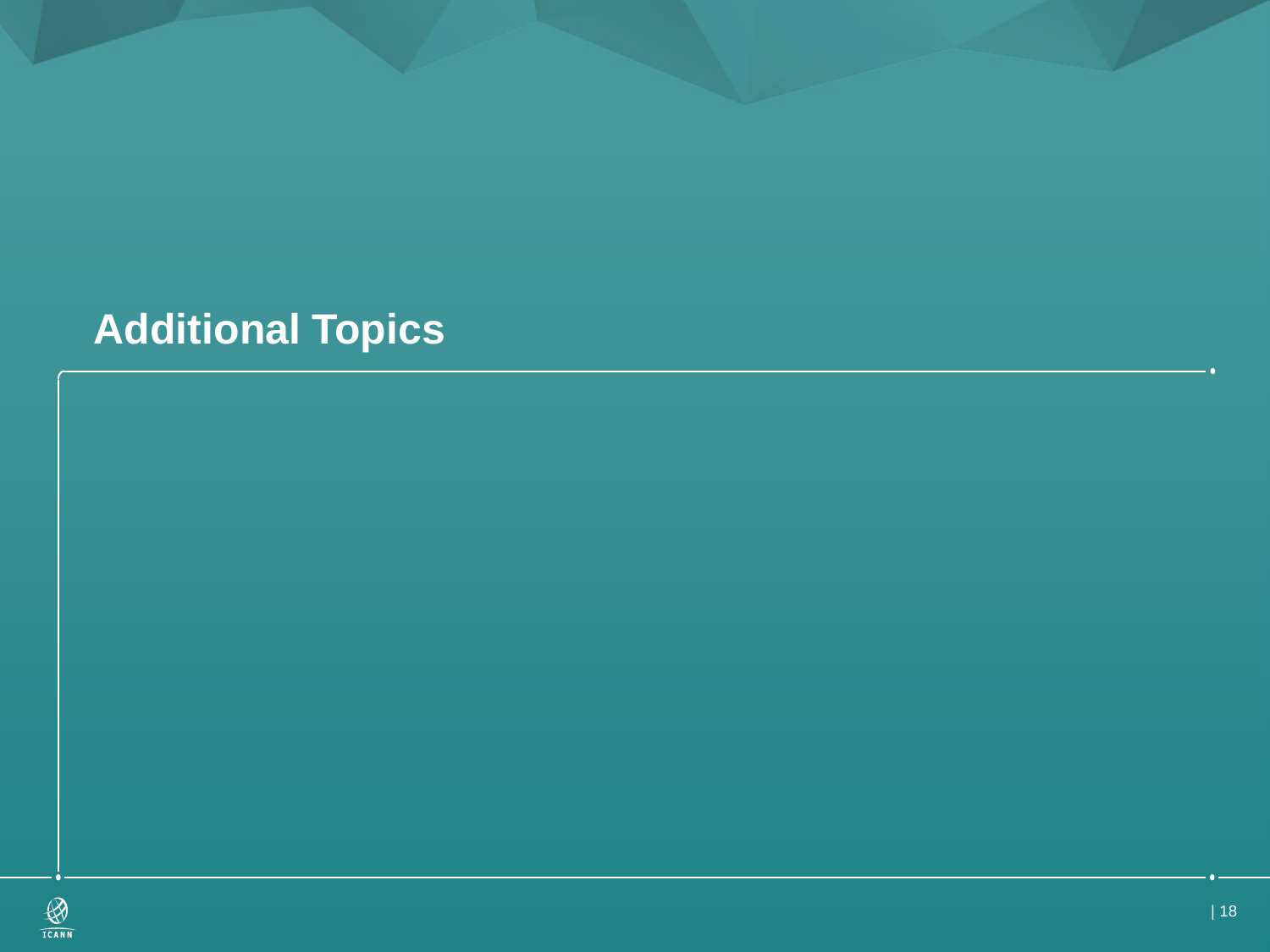### **FY19 SO/AC Additional Budget Requests**

| <b>Step</b>                                                                | <b>Timing</b>                 |
|----------------------------------------------------------------------------|-------------------------------|
| <b>Process launched on Finance Community</b>                               | 1 December 2017               |
| <b>ABR Submissions received</b>                                            | 31 January 2018               |
| <b>SO/AC consultations at ICANN 61</b>                                     | 10 March $-$<br>15 March 2018 |
| <b>Evaluations by assessment team</b>                                      | 15 April 2018                 |
| <b>Recommendation to ICANN Management and ICANN</b><br><b>BFC</b>          | 25 April 2018                 |
| <b>Recommendations to ICANN Board</b>                                      | 15 May 2018                   |
| <b>ICANN Board Adoption of FY19 OP&amp;B including SO/AC</b><br><b>ABR</b> | 31 May 2018                   |